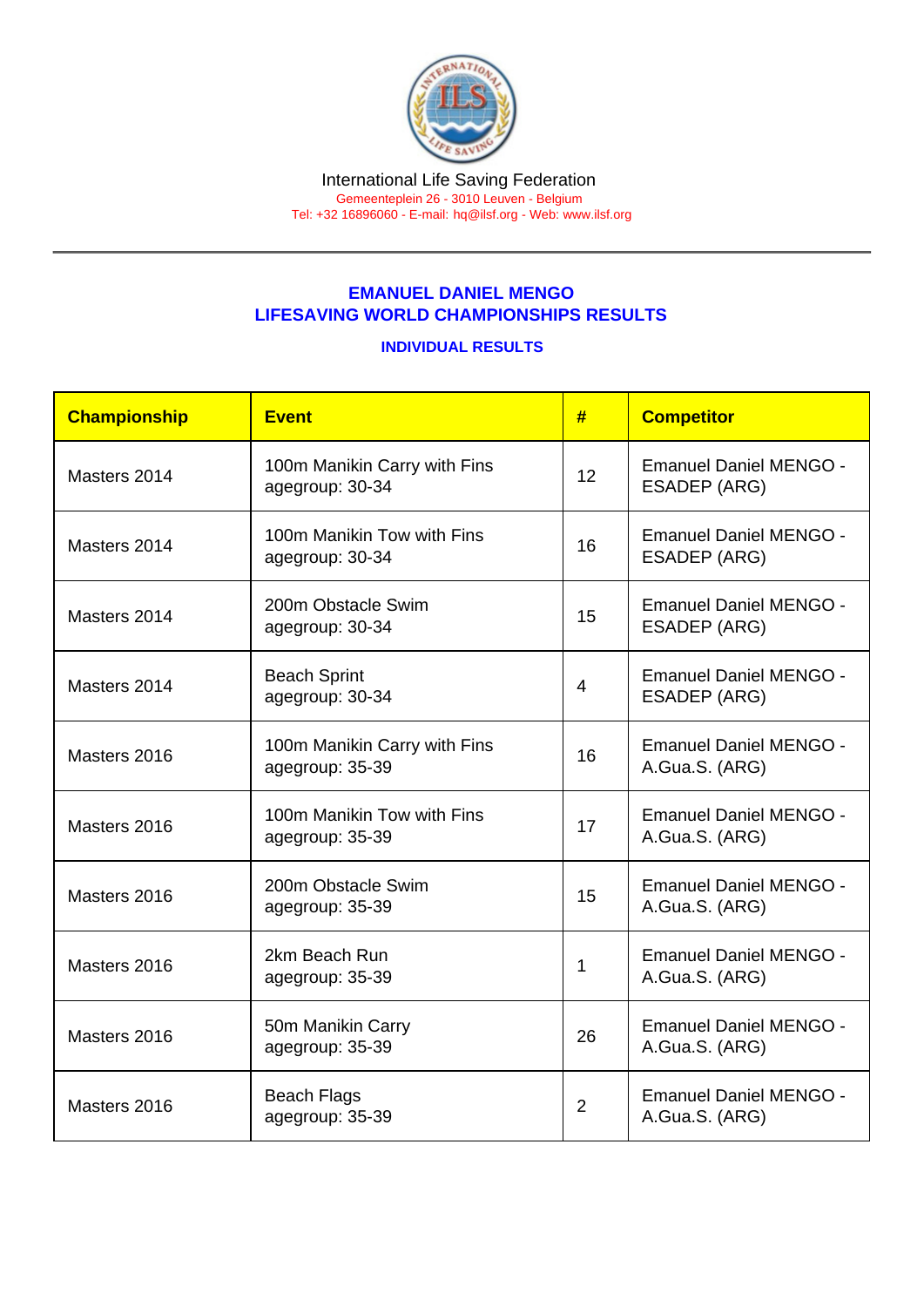| Championship | <b>Event</b>                                    | #              | <b>Competitor</b>                               |
|--------------|-------------------------------------------------|----------------|-------------------------------------------------|
| Masters 2016 | <b>Beach Sprint</b><br>agegroup: 35-39          | $\overline{2}$ | <b>Emanuel Daniel MENGO -</b><br>A.Gua.S. (ARG) |
| Masters 2016 | <b>Surf Race</b><br>agegroup: 35-39             | 11             | <b>Emanuel Daniel MENGO -</b><br>A.Gua.S. (ARG) |
| Masters 2018 | 100m Manikin Carry with Fins<br>agegroup: 35-39 | 15             | <b>Emanuel Daniel MENGO -</b><br>Salv.A.R (ARG) |
| Masters 2018 | 2km Beach Run<br>agegroup: 35-39                | $\overline{2}$ | <b>Emanuel Daniel MENGO -</b><br>Salv.A.R (ARG) |
| Masters 2018 | <b>Beach Flags</b><br>agegroup: 35-39           | 1              | <b>Emanuel Daniel MENGO -</b><br>Salv.A.R (ARG) |
| Masters 2018 | <b>Beach Sprint</b><br>agegroup: 35-39          | 6              | <b>Emanuel Daniel MENGO -</b><br>Salv.A.R (ARG) |
| Masters 2018 | Oceanman/Oceanwoman<br>agegroup: 35-39          | 8              | <b>Emanuel Daniel MENGO -</b><br>Salv.A.R (ARG) |
| Masters 2018 | <b>Surf Race</b><br>agegroup: 35-39             | 12             | <b>Emanuel Daniel MENGO -</b><br>Salv.A.R (ARG) |

DISCLAIMER: These are sports results as retrieved on 25 Jun 2022 and are subject to change due to corrections.

If you think the displayed result is incorrectly presented, please raise a flag at [The ILS Lifesaving Sport Website.](https://sport.ilsf.org)